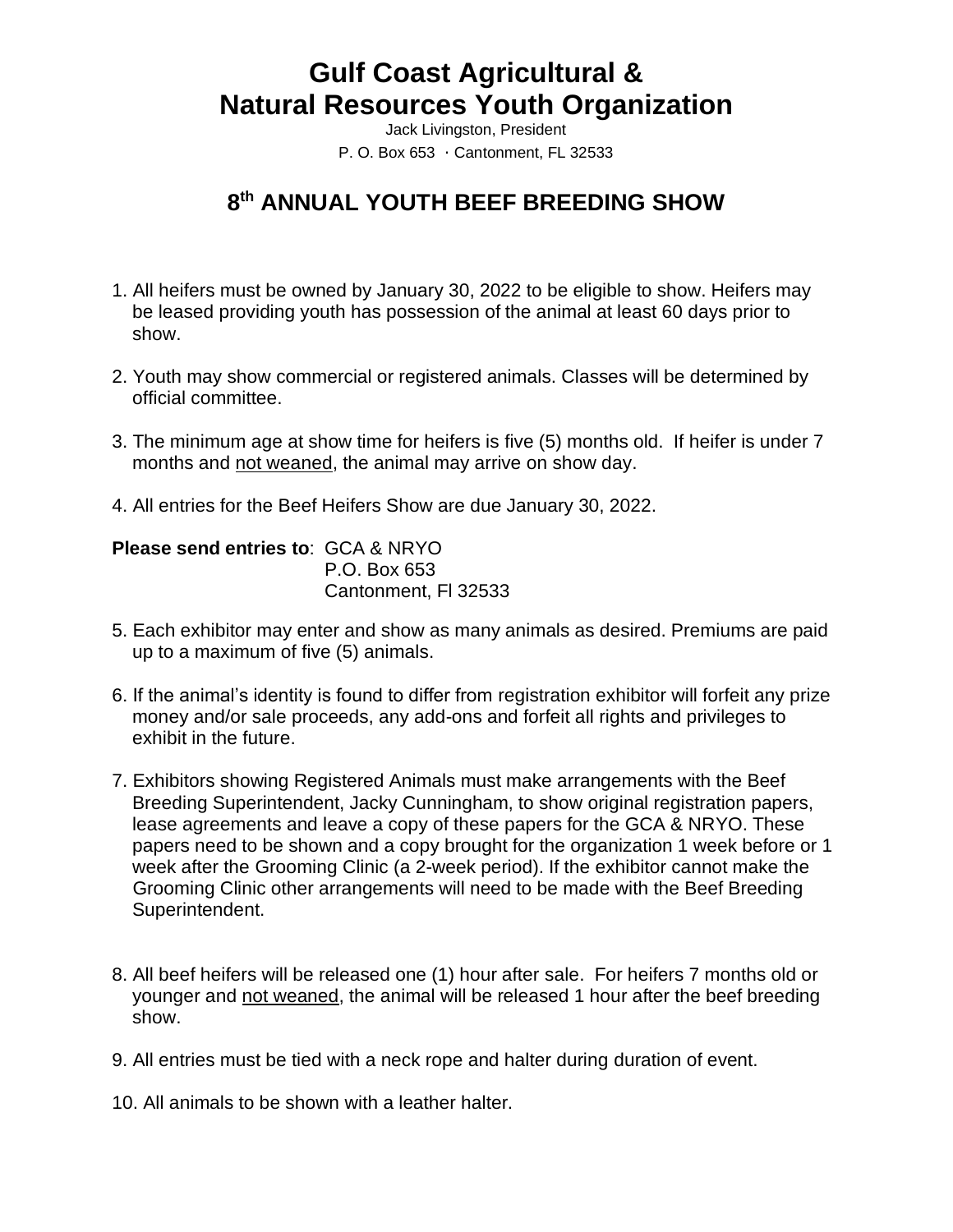- 11. (No heifer will be allowed to be shown if over 30 months old). No animal will be allowed to show if they have given birth. All heifers must be calf hood vaccinated. All heifers over 24 months old must have a certificate stating that they are bred.
- 12. Non-exhibitors will not be allowed in the ring during any portion of the show, unless authorized by show superintendent.
- 13. At show time, no horns are permitted.
- 14. All commercial entries must have proof of ownership furnished at time of entry.
- 15. Standardized record books will be available online. These record books are due to the show superintendent at check-in, March 25, 2022. A record of show, which will include photos and story, will be due by April 4, 2022 no later than 4:30 P.M. A forfeiture of one third of all premiums will be made if the appropriate record books are not submitted in a timely manner, or if any portion of the record book is incomplete.
- 16. Youth, if participating in showmanship, can only compete with animals they previously showed in class.
- 17. Health certificates should be dated within 30 days of show date.
- 18. "Heifer of the Year" award will be given to the one who have been awarded the most points based on the following activities: Showmanship, Record Book, Class Placing and Workshop. The highest total points will be recognized. The record book will be the tie breaker.

#### **HEIFER OF THE YEAR POINTS SYSTEM**

- 1. Class Placing 20-15-10
- 2. Showmanship (Jr., Int., Sr.)

 Third Place -10 points Second Place -15 points First Place -20 points

- 3. Workshop 20 points for attendance 0 points for no attendance
- 4. Record Book (Jr., Int., Sr.)

 Everyone - 2 points Third Place - 5 points Second Place - 7 points First Place - 10 points